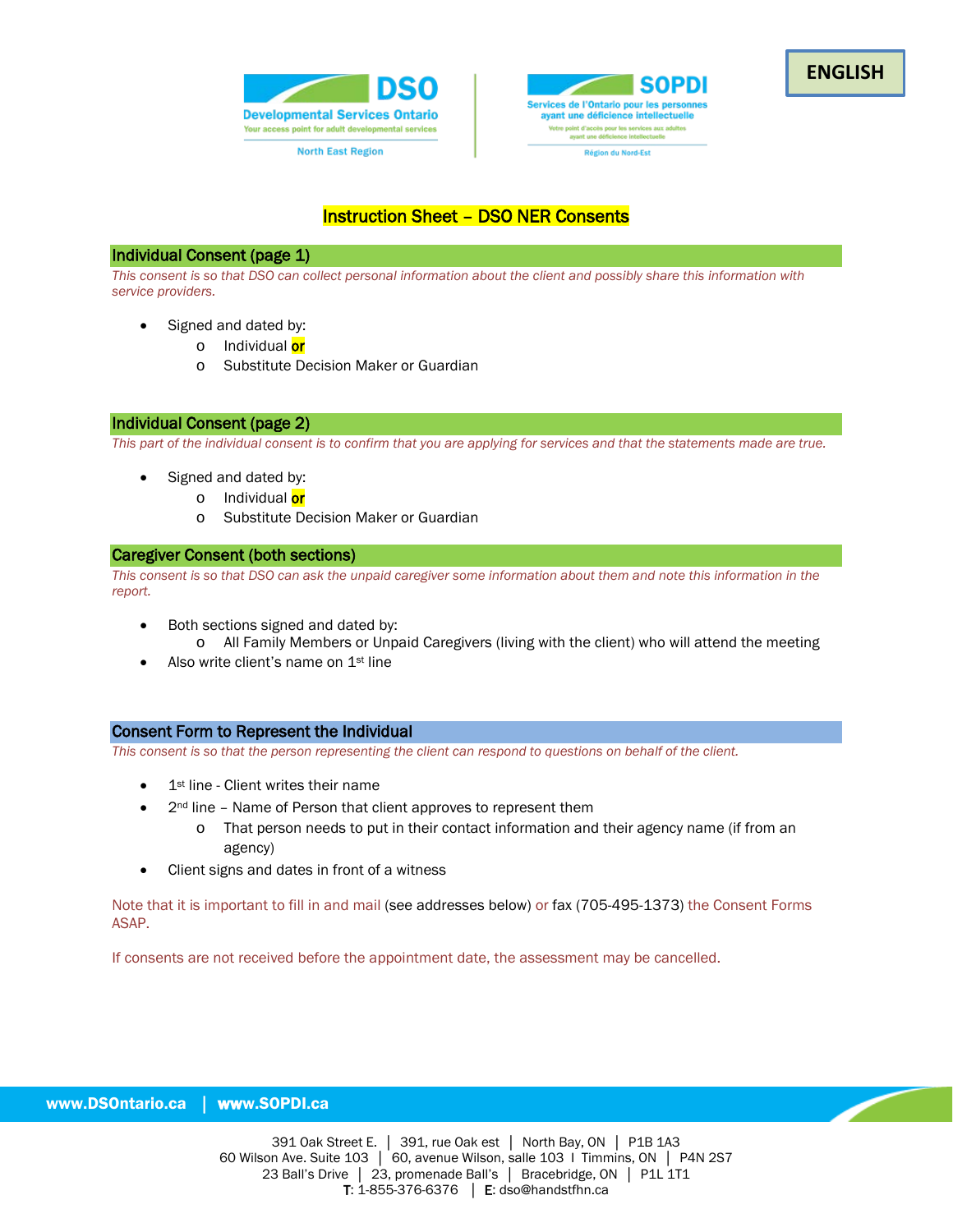

**North East Region** 



Individual Consent

The application package (Application for Developmental Services and Supports and the Support Intensity Scale) collects personal information and personal health information about individuals applying for supports and services funded by the Ministry of Children, Community and Social Services. This information will be used by **Developmental Services Ontario North East Region** to assess individual service and support needs. The information will be shared with their service provider(s) for individual service planning and with the Ministry of Children, Community and Social Services for planning and forecasting service needs across the province.

I consent to the collection and use of my personal information and personal health information provided in this application package for the purposes noted above. The collection of the personal information in this application package is authorized under section 35 of *Services and Supports to Promote the Social Inclusion of Persons with Developmental Disabilities Act, 2008.*"

I understand that a record of the information will be kept in a confidential file. My right to access and correct personal information and personal health information has been explained to me.

I understand that the personal information and personal health information about me may be disclosed to several service provider agencies in order to access the most appropriate service(s).

I understand that the ministry is authorized to collect personal information directly or indirectly about individuals who apply for and/or are receiving ministry-funded adult developmental services and supports for certain specified purposes, such as planning and forecasting the need for developmental services and supports under section 35(1) of the *Services and Supports to promote the Social Inclusion of Persons with Developmental Disabilities Act, 2008 (SIPPDA)*

Signature of Individual Date Controller and Date Date Date

Print Name

l,

Signature of Substitute Decision Maker/Guardian (where applicable)

Date

֡֡

Print Name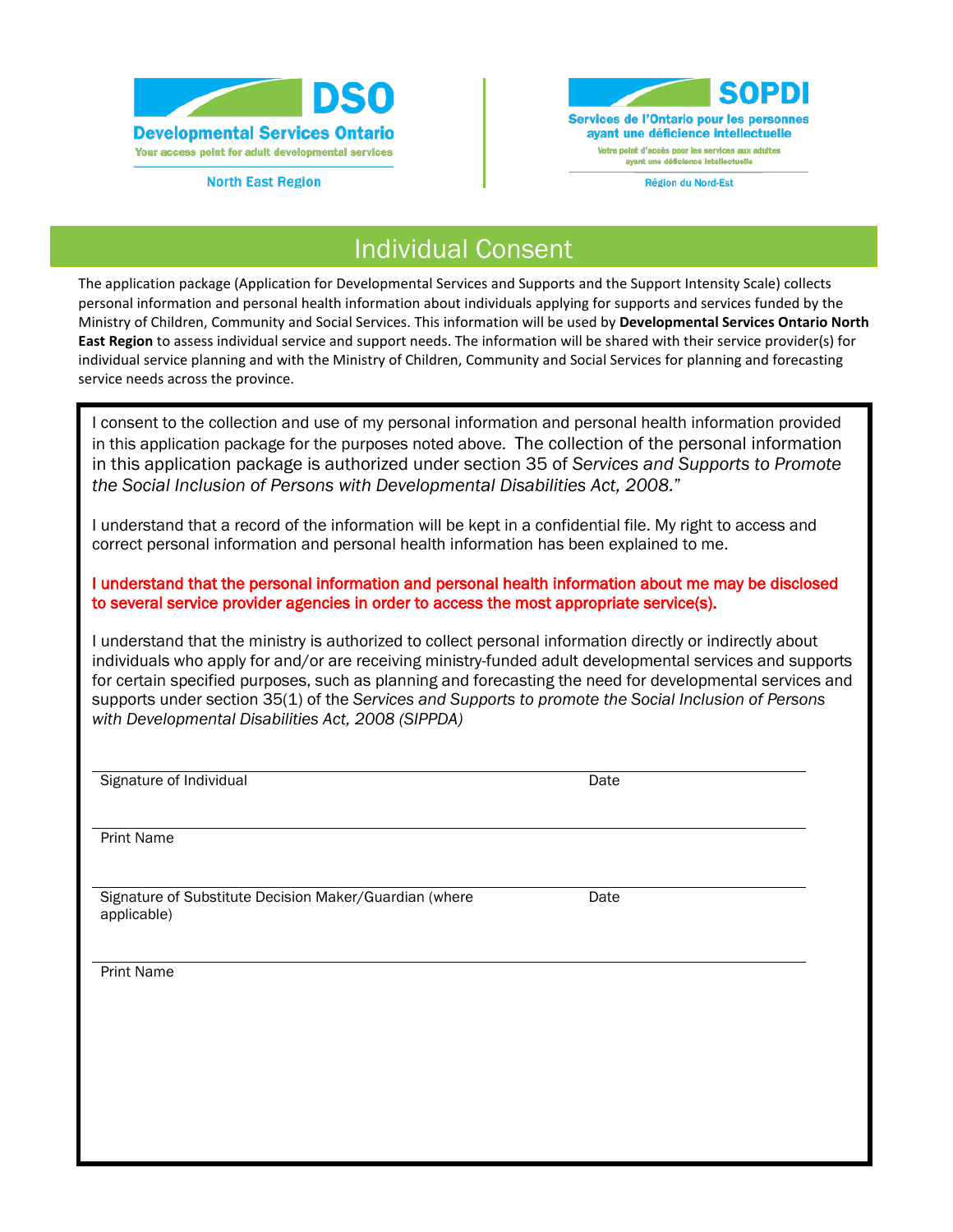| I hereby apply for services and declare that the statements made about me in the Application for |
|--------------------------------------------------------------------------------------------------|
| Developmental Services and Supports and the Supports Intensity Scale are true to the best of my  |
| knowledge.                                                                                       |

| Signature of Individual                                               | Date |  |
|-----------------------------------------------------------------------|------|--|
| <b>Print Name</b>                                                     |      |  |
| Signature of Substitute Decision Maker/Guardian (where<br>applicable) | Date |  |
| <b>Print Name</b>                                                     |      |  |

Note that it is important to fill in and mail (see addresses below) or fax (705-495-1373) the Consent Forms ASAP.

If you have any questions regarding the intended use of the personal information that will be gathered through the application package, please contact:

# Developmental Services Ontario North East Region 1-855-376-6376

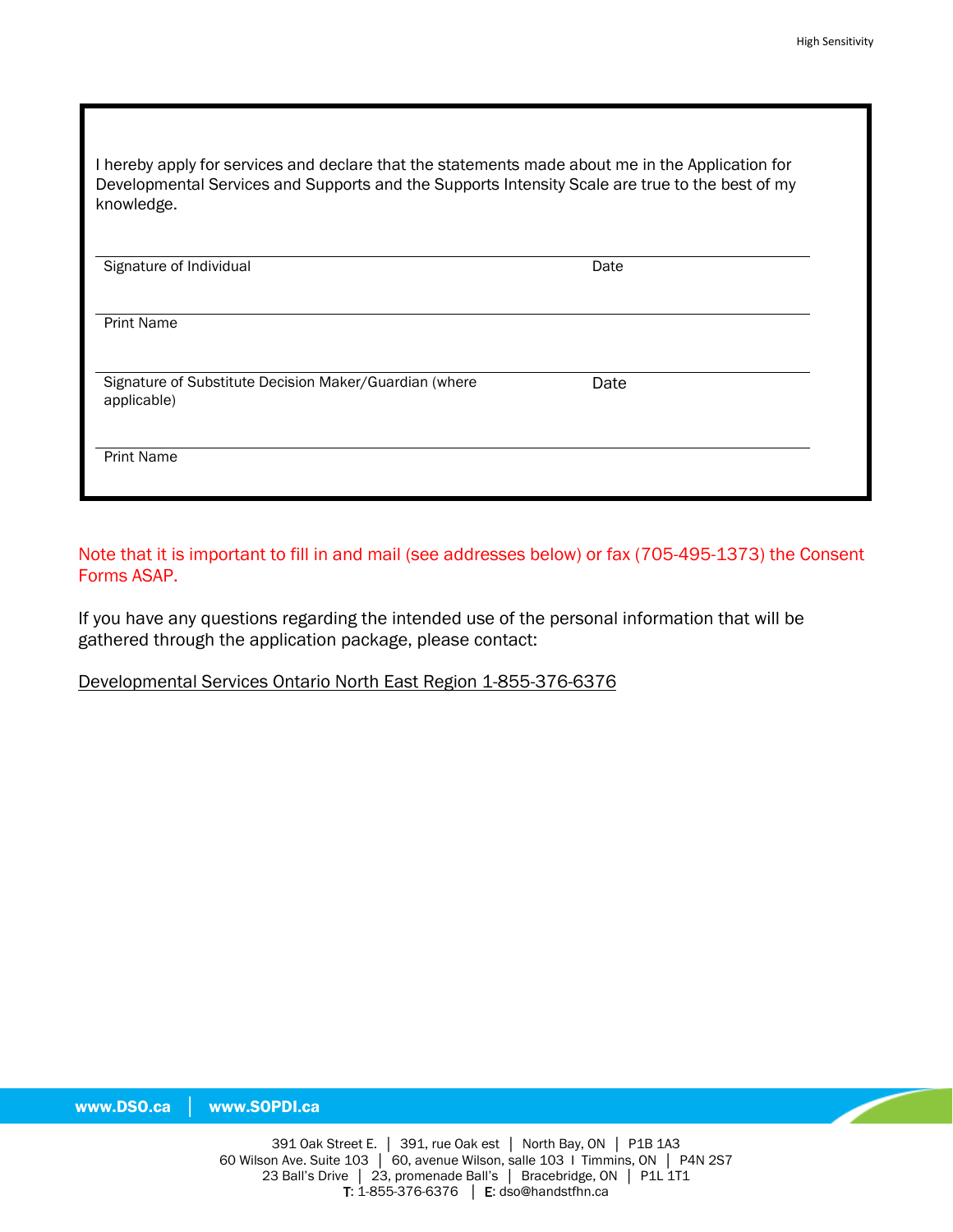

**North East Region** 



# Caregiver Consent

The application package (Application for Developmental Services and Supports and the Support Intensity Scale) collects personal information and personal health information about the primary caregivers (i.e., parents) of individuals applying for supports and services funded by the Ministry of Children, Community and Social Services. This information will be used by Developmental Services Ontario North East Region to prioritize requests for individual service and supports.

I consent to the collection and use of my personal information and personal health information provided in this application package for the purposes noted above. The collection of the personal information in this application package is authorized under section 35 of *Services and Supports to Promote the Social Inclusion of Persons with Developmental Disabilities Act, 2008.*"

I understand that a record of the information will be kept in a confidential file. My right to access and correct personal information and personal health information has been explained to me.

#### I understand that the personal information and health information about me may be disclosed to several service provider agencies in order to support decisions about access to the most appropriate service(s).

I understand that the ministry is authorized to collect personal information directly or indirectly about individuals who apply for and/or are receiving ministry-funded adult developmental services and supports for certain specified purposes, such as planning and forecasting the need for developmental services and supports under section 35(1) of the *Services and Supports to promote the Social Inclusion of Persons with Developmental Disabilities Act, 2008 (SIPPDA)* 

Name of Individual

Signature of Family member/Caregiver (from whom personal information is sought) Date

Print Name

l

I declare that the statements made about me in the Application for Developmental Services and Supports are true to the best of my knowledge.

Signature of Family member/Caregiver (from whom personal information is sought) Date

Print Name

l

## Note that it is important to fill in and mail (see addresses below) or fax (705-495-1373) the Consent Forms ASAP.

l

If you have any questions regarding the intended use of the personal information that will be gathered through the application package, please contact:

Developmental Services Ontario North East Region 1-855-376-6376

www.DSO.ca │ www.SOPDI.ca